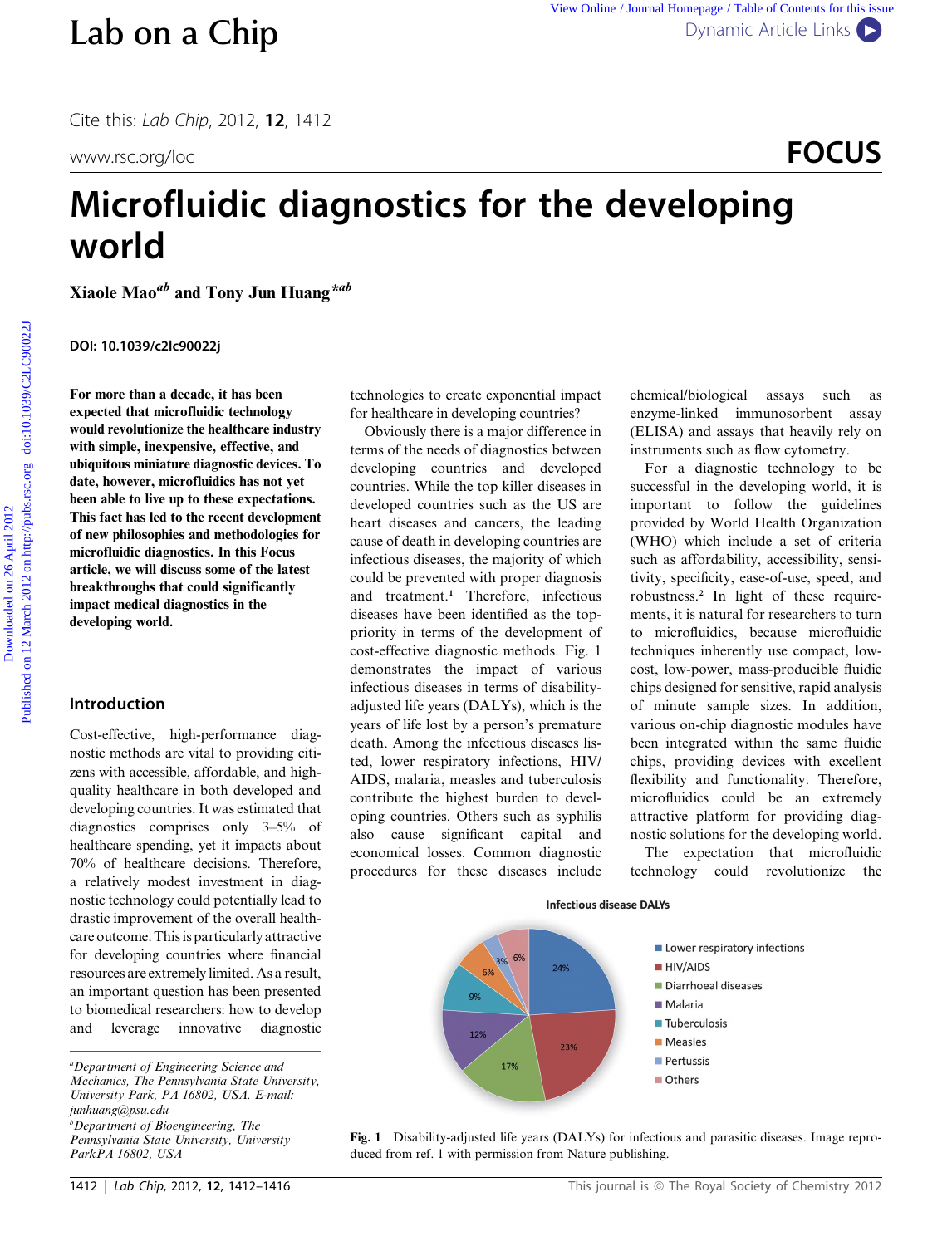healthcare industry with simple, inexpensive, effective, and ubiquitous miniature biomedical diagnostic devices has existed since the conception of microfluidics. Despite tremendous progress in the field in the past decade, it seems that microfluidics has yet to live up to these expectations. Significant challenges still exist. For example, while many research teams have demonstrated complex bio/ chemical processes that are necessary for various diagnostic procedures within a single microfluidic chip, in practice these on-chip processes are not possible without the support of bulky and expensive external components, such as pumps and switches for fluid actuation and optical detectors for signal measurement. Therefore, new philosophies for simplified microfluidics are required to make

microfluidic-based systems more practical. In addition, transformative technologies are needed to provide solutions for medical diagnostic applications which currently seem unobtainable.

# New philosophies in microfluidics

Microfluidics started out with the concept to manipulate minute volumes of sample reagents within a monolithic fluidic chip. Traditionally, most research efforts have been focused on realizing fluidic control within the chip, while fluid-driving mechanisms (such as pumps, switches, and pressure sources) largely existed outside of the chip. This is rather ''convenient'' for demonstrating technologies in the laboratories; however, it has

become increasingly obvious that the entire microfluidic community could suffer from the inability to launch these technologies into a practical setting. Many devices developed so far remain as the "Chip-in-a-Lab" systems rather than the ''Lab-on-a-Chip'' systems which many of us have hoped for. Fortunately this issue has been seriously examined and several new and quite intriguing philosophies have emerged in the past few years.

# Paper microfluidics

Paper microfluidics, pioneered by the Whitesides group, is a perfect example of how innovative low-cost fluidic manipulation methods can free microfluidic devices from the limitation of active pumping and enable extremely low-cost



Fig. 2 (A) Schematic of the fabrication process for a paper-based microfluidic channel. (B) Three-dimensional (3D) paper microfluidic channel network and multiplex detection. Image reproduced from ref. 3 and 4 with permission from ACS and the National Academy of Sciences.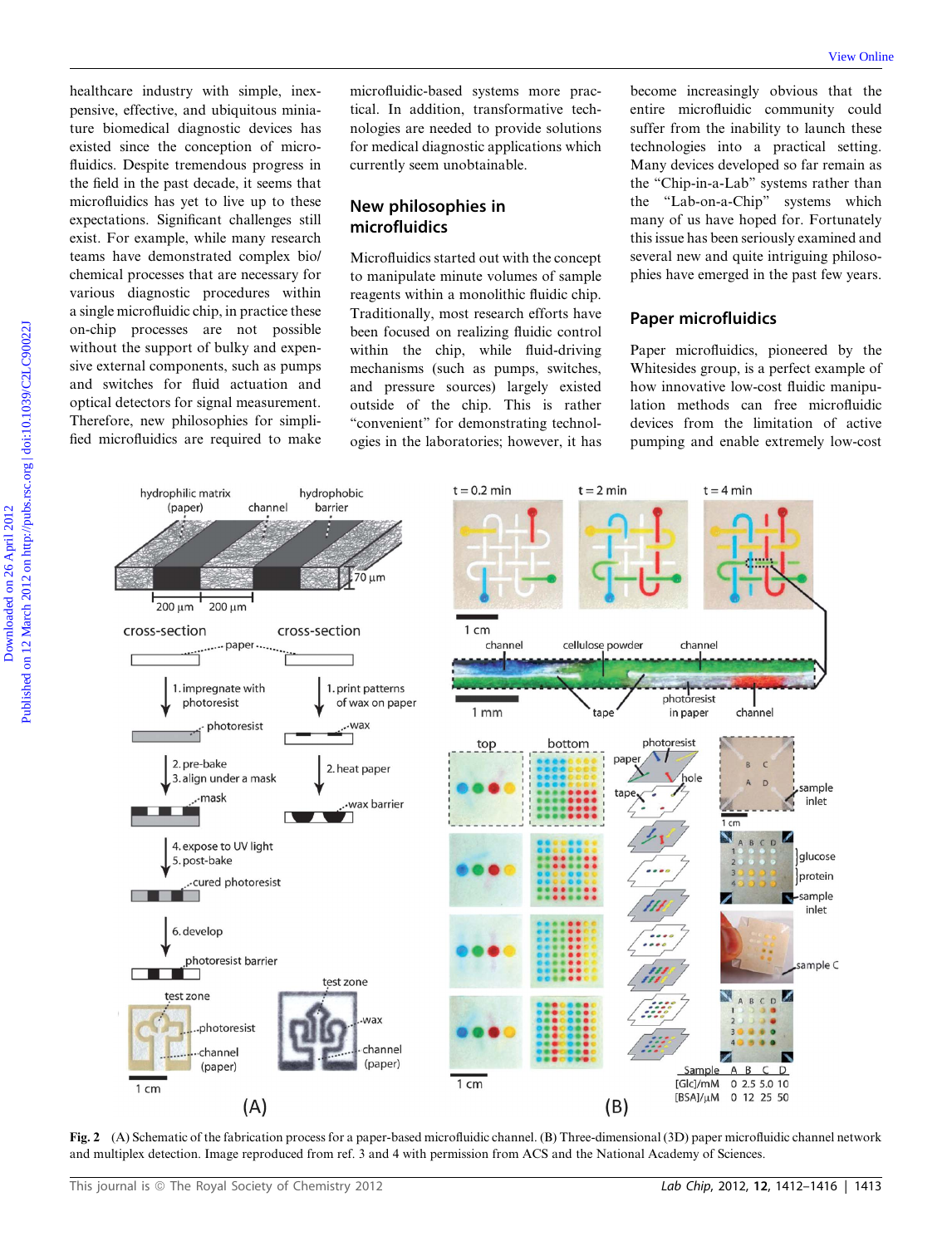microfluidic diagnostics. In a paper-based microfluidic device, the flow is driven by capillary forces (paper wicking). Hydrophobic barriers such as wax can be easily printed onto the paper to define a microfluidic channel network (Fig. 2A). Besides the benefits of pump-free fluid manipulation, paper is advantageous in many other aspects, such as its light weight, biocompatibility, disposability, compatibility with various biological assays, all of which are ideal for a diagnostic platform.<sup>3</sup> Paper is particularly suitable for colorimetric tests which can be detected by the naked eye or simple devices such as a cellular phone. As the smart devices (such as smart phones) equipped with high-resolution cameras become more

readily accessible and affordable, paper microfluidics could become a powerful tool to perform many diagnostic tests in the developing world. So far only a few relatively simple laboratory tests have been demonstrated in paper microfluidics such as glucose or protein detection; however a plethora of existing colorimetric technologies used in various teststrips can be leveraged to expand the portfolio of diagnostics using paper microfluidics. In addition, three-dimensional fluidic networks were fabricated in paper<sup>4</sup> by patterning multiple layers of paper with fluidic networks (Fig. 2B). It is worth noting that creating a 3D fluidic network in paper is much more convenient than in traditionally monolithic microfluidic devices. This 3D configuration has further expanded the capabilities of paper microfluidics with multiple functional zones and multiplexing tests.

## Creating microfluidic diagnostic devices with a practical mind-set

Solving the current issues of microfluidic diagnostic devices for the developing world does not always mean that one needs to make drastic changes in the technology platform as in paper microfluidics. There is still a great potential in ''traditional'' microfluidics, if the technology can be implemented with a practical mind-set. For example, the Sia group recently developed a microfluidic



Fig. 3 (A) Images of the microfluidic chip. (B) Schematic diagram of passive delivery of multiple reagents. (C) Illustration of biochemical reactions in detection zones at different immunoassay steps. (D) Absorbance traces of a complete HIV-syphilis duplex test as reagent plugs pass through detection zones. Image reproduced from ref. 5 with permission from Nature Publishing.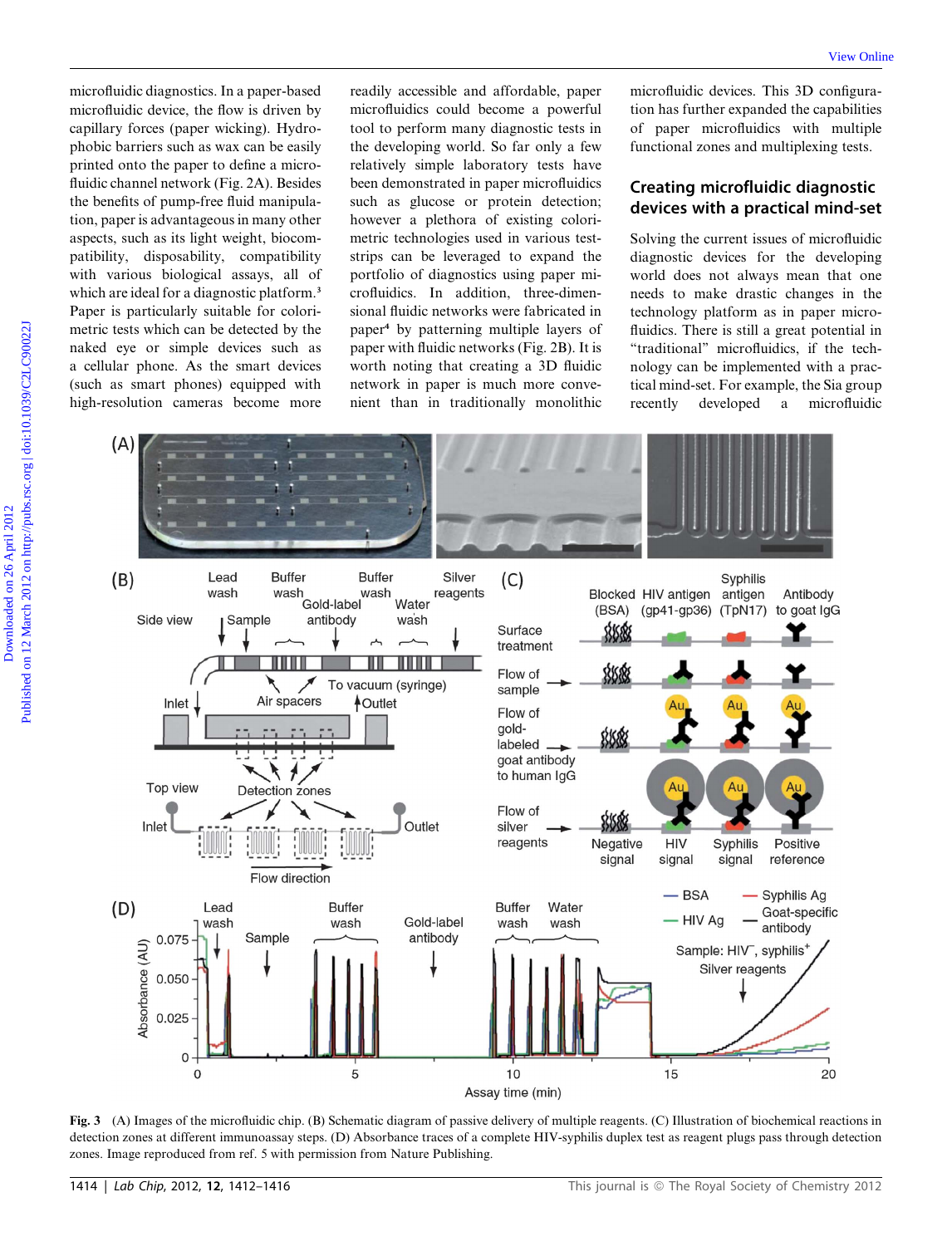platform for the diagnosis of infectious diseases specifically for developing countries.<sup>5</sup> In this device  $(Fig. 3)$ , they demonstrated how new manufacturing, fluid handling, and signal detection procedures can be leveraged to overcome the challenges that we are facing in realworld applications. The authors present a series of innovations in chip development. Firstly, a cost-efficient, highthroughput manufacturing process for microfluidic cassettes (material cost:  $\sim$  1 US dollar) was developed. Secondly, a ''meandering channel'' design together with a silver-reduction amplification method were used to amplify the ELISA signal yielded by gold nanoparticleconjugated antibodies to the extent that it can be easily read by the naked eye or lostcost optical components such as LEDs and photodetectors (cost per unit: several US dollars). Finally, a simple, elegant, and cost-effective method to deliver multiple reagents into the chip for ELISA tests was achieved by preloading various reagents into a tube as discrete droplets. The sequential loading of samples was as easy as pulling the reagents through the fluidic chip using the vacuum generated manually with a disposable syringe. Such a method is simple yet reliable, and effectively eliminates the need for external pumps and switches, resulting in a dramatic reduction in cost and complexity. These three measures result in a low-cost diagnostic device for ELISA detection of HIV and syphilis that is

simple to operate and provides results

that can be easily interpreted. The chip has been field-tested in Rwanda on hundreds of locally collected human samples for HIV and syphilis detection, and the results are very promising—with sensitivities and specificities that "rival those of reference bench-top assays.''<sup>5</sup>

# New technologies by fusing microfluidics with optoelectronics

Examples shown in the previous section were mainly focused on the chemical/biological assays. Another area of particular interest is the development of affordable and miniature diagnostic instruments by combining microfluidic and optoelectronic technologies. By utilizing the unique properties of fluids and piggybacking on the latest optoelectronic advancements, these technologies make it possible to provide cost-effective diagnostic instruments for the developing world.

Recently the Ozcan group shed some light into how novel instrument design can take advantage of both microfluidics and optoelectronic technology to perform diagnosis in the developing world.<sup>6</sup> In a recent study, they invented a new technology route that is significantly different from that of traditional flow cytometry. Their device is composed of a fairly simple microfluidic device and a camera system from a cellular phone. By pairing the microfluidic device with the cellular phone, the device is capable of performing fluorescent cell imaging cytometry. Fig. 4



Fig. 4 (A)–(C) Various schematic diagrams of the designed optical attachment for optofluidic fluorescent imaging cytometry on a cell phone are illustrated. (D) The picture of the optofluidic fluorescent imaging cytometer on a cell phone. Image reproduced from ref. 6 with permission from ACS publishing.

demonstrates the principle of the device. A microfluidic channel is positioned above the cell phone camera. During the operation, fluorescently labeled cells are injected through the channel. Within the fluidic channel, cell suspension is sandwiched between the glass/polymer substrates. Due to the refractive index difference, the cell suspension and glass/polymer effectively form an optofluidic slab-waveguide structure that confines the light within the fluid layer. An inexpensive LED provides the illumination light that is coupled from the sidewalls of the channel and excites the fluorescently labeled cells. Due to the light confinement of the optofluidic slab-waveguide, the illumination light from the LED only propagated laterally along the microfluidic channel, producing an almost perfectly dark background for fluorescent imaging of the cells. Due to the low intensity of the background excitation light, only an inexpensive plastic adsorption filter was needed in front of the cell phone camera lens to completely eliminate the background noise for fluorescent imaging. The fluorescent movies of the cells are captured by the cell phone CMOS and the data can be further processed via a cell phone application to determine the counts of cells in the sample. This cell phone-based imaging cytometer weighs about half an ounce and costs less than five dollars (excluding the cell phone). It has been tested with white blood cells in human blood and the results are comparable to those from a commercial hematology analyzer. Further work is ongoing to evaluate the potential of this system for HIV monitoring in resourcelimited countries. relations for the disgress) of inducials. That can be used) intermedial The object domained on price of the distributed on the controllation on heriodical controllations of the distributed on the controllations of the dis

### **Conclusions**

In summary, the microfluidics community is in need of transformative solutions to dramatically impact the healthcare systems in the developing world. The field of microfluidics is no longer young enough to continue boasting about potential without delivering truly meaningful solutions. In this aspect, recently many innovative researchers have been stepping up to this challenge. We have seen that drastically rethinking what we consider microfluidic technology, as in paper microfluidics, can push the field into new directions. However, approaches that are less dramatic can also